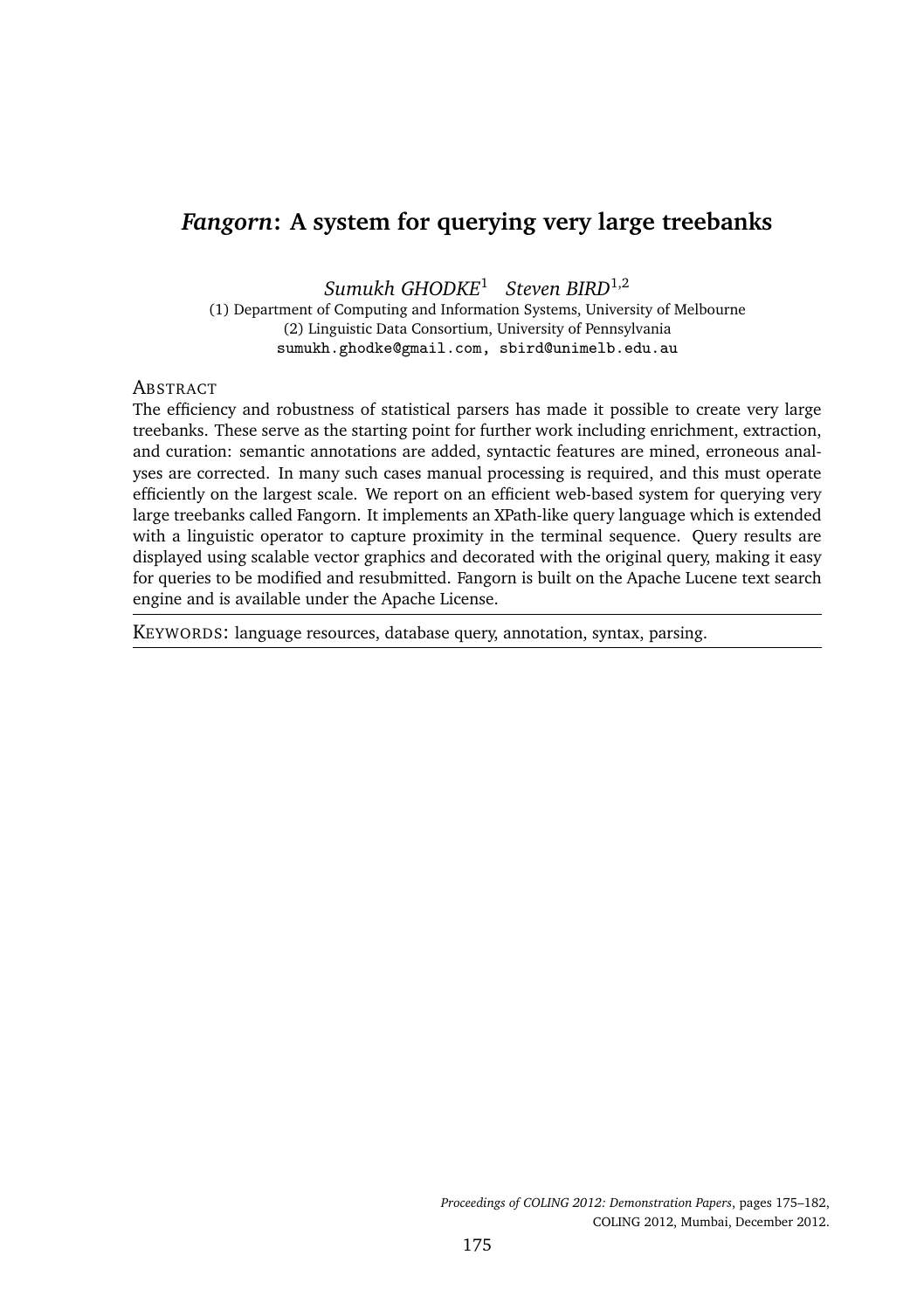## **1 Introduction**

Treebanks play a central role in the analysis of language structures in a diverse range of areas including language modelling, machine translation, information extraction, and syntactic description. Manual annotation requires painstaking work by specialists, and this is too expensive to do on a large scale. Instead, it is standard to use a state-of-the-art parser on massive quantities of text and then manually post-edit the output. At the point of discovering and correcting a parse error, it is desirable to quickly locate other instances of the same error, regardless of where they appear in the corpus. Syntactic research depends on manual exploration of conditioning factors that allow us to identify constructions of interest, and these constructions will usually be rare. Such activities require efficient query over very large treebanks.

The last decade has seen the development of several corpus query tools, including TGrep2, TIGERSearch, Emu, Nite NXT Search, Netgraph, fsq, and Emdros (Rohde, 2001; Brants et al., 2002; Cassidy and Harrington, 2001; Heid et al., 2004; Mírovský, 2006; Kepser, 2003; Petersen, 2004). These tools are effective when the corpus fits in main memory, or when work can be done in batch mode (requiring a linear pass through the entire corpus on disk, typically taking tens of seconds). When the corpus is large, and when fast query processing is required, an entirely different approach is needed. *Fangorn* is designed to fill this gap. It is the outcome of an interdisciplinary research project combining the scaling properties of general purpose semi-structured databases and information retrieval engines with the features commonly found in corpus query tools (Ghodke and Bird, 2008, 2010).

In this paper we present the features of *Fangorn*, including its query language, its user interface, and its architecture. Finally, we describe areas for further research.

## **2 Background**

Treebank query tools are often designed for specific annotation structures. Some tools are designed for phrase structure trees (e.g. TGrep2, TIGERSearch), while others are designed for dependency trees (e.g. Netgraph). Some are intended for corpora with multiple annotation types (e.g. Nite NXT Search, Emu). Some permit phrase structure trees with crossing branches (e.g. TIGERSearch) while others require strict trees (e.g. TGrep2). Some support query of extra properties on tree nodes or edges. Despite this diversity, there are still some abstract requirements that are common across all corpus query tools.

All tools support expressive query languages, although the great variety of syntax obscures the expressive similarity of the languages. Lai and Bird (2004) compare several corpus query languages and present a few generic requirements for treebank query languages. They state that the query language should include more than just simple navigational operators and include features such as: subtree matching, non-tree navigation (e.g. the "immediate following" operator explained later), secondary edges, and closure operators. They should also handle Boolean operators: conjunction, disjunction, and negation. The language should be able to specify the granularity of results. While query language operators depend largely on the structure of the data, some features such as finding secondary edges in a tree are specific to annotation style. Query languages usually support regular expressions over node labels, allowing search for label prefixes and suffixes (e.g. N.\* for any noun-like syntactic category). Support for popular file formats is another requirement. Most corpus query tools accept one or more of the following annotation formats as inputs: Penn Treebank (Marcus et al., 1993), NEGRA (Skut et al., 1997), TIGER corpus (Brants et al., 2002), or custom XML formats.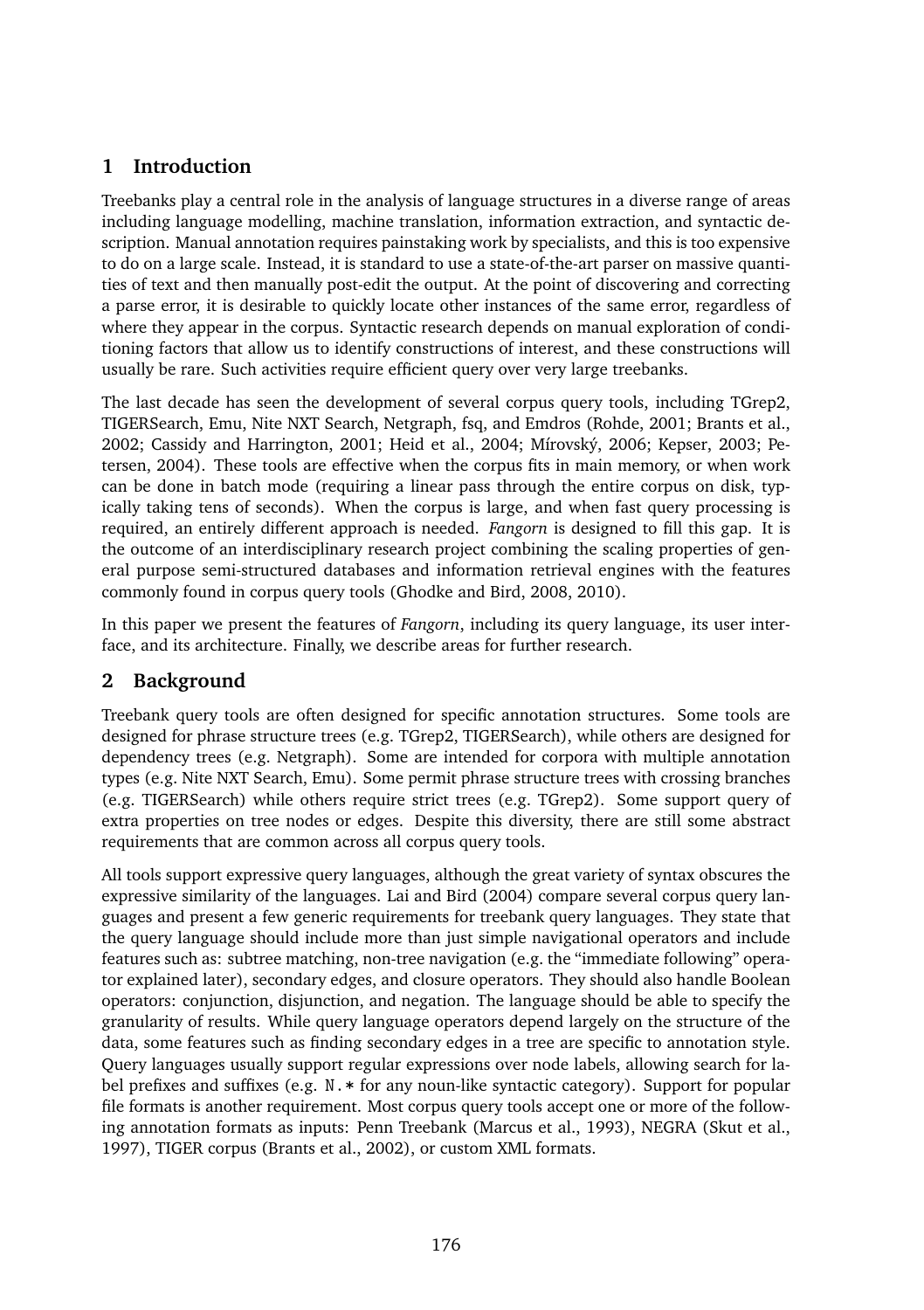Most tree query tools are not designed for very large data since they perform a linear pass over the entire collection, e.g. TGrep. More advanced tools store and index tree data using relational databases. However, relational databases are not efficient for storing and accessing trees (Zhang et al., 2001). On the other hand, semistructured databases have indexes that are specialised for efficient operations on large tree collections. Unfortunately, their query languages lack the required expressiveness. An ideal system for large scale treebank data should inherit the query language and annotation awareness from corpus query tools while borrowing the scaling features from semi-structured databases.

### **3 Query Language**

*Fangorn* queries involve "path expressions", a series of navigations around the tree, e.g. from a node to its sibling, descendent, or ancestor. At each step, the type of navigation is specified by an operator and the type of node or terminal is specified with a string. For instance, /NP navigates to an NP child, =>PP navigates to a PP following sibling, and /NP=>PP combines both of these steps. Paths always begin at the root, and so a path expression that starts with /S can only navigate to the S node at the root of the tree. The descendent operator allows a path to skip to any descendent of the current node, so a path expression beginning with //NP navigates from the root to any NP node in the whole tree, in a single step. Paths can be arbitrarily long, e.g. //NP=>S//VP->NN/table; each time we add a step, we further restrict the number of possible matching trees. Paths can branch, and we use "filter expressions" (subpaths contained in square brackets) to specify restrictions on the branches. Furthermore, these filter expressions can be combined using Boolean operators. The language used by *Fangorn* is defined in BNF as follows, where the axis operators and logical operators are given in Tables 1 and 2.

```
<expr> ::= <term> [<term>]*
<term> ::= <axis-operator><node-label> [<filter-expr>]
<filter-expr> ::= "[" <filter-element> [(AND|OR) <filter-element>]* "]"
<filter-element> ::= [NOT] <expr>
<node-label> ::= annotation_label | word | punctuation
```

| Operator                      | Symbol            | Y                    |             |                        |
|-------------------------------|-------------------|----------------------|-------------|------------------------|
| Descendant                    | X//Y              | $C_{\ast}, D_{\ast}$ |             |                        |
| Child                         | X/Y               | $C_{\star}$          |             |                        |
| Ancestor                      | $X \setminus Y$   | $P_{A}$              | $S_1$ $S_2$ | F <sub>2</sub>         |
| Parent                        | $X\Y Y$           | P                    |             | F,                     |
| Following sibling             | $X = >> Y$        |                      | C,          | $C_{2}$<br>$F_1$ $F_2$ |
| Immediately following sibling | $X \equiv Y$      |                      |             |                        |
| Preceding sibling             | $X \leq V = Y$    | $S_{\star}$          | $D_1$       | D <sub>2</sub>         |
| Immediately preceding sibling | $X \leq Y$        | $S_2$                |             |                        |
| Following                     | $X \rightarrow Y$ | $F_{\omega}$         | Operator    | Symbols                |
| Immediately following         | $X \rightarrow Y$ | $F_{1}$              | Conjunction | AND, and, &            |
| Preceding                     | $X \leftarrow -Y$ | $S_{\star}$          | Disjunction | OR, or, $\vert$        |
| Immediately preceding         | $X \leq Y$        | S <sub>2</sub>       | Negation    | NOT, not, !            |

#### Table 1: Navigation operators

Table 2: Logical operators

Filter expressions are responsible for the great expressiveness of path queries. Consider the query: //VBG $\zeta$ -is AND =>S AND -->PRP]. Here, we are searching for any gerund VBG such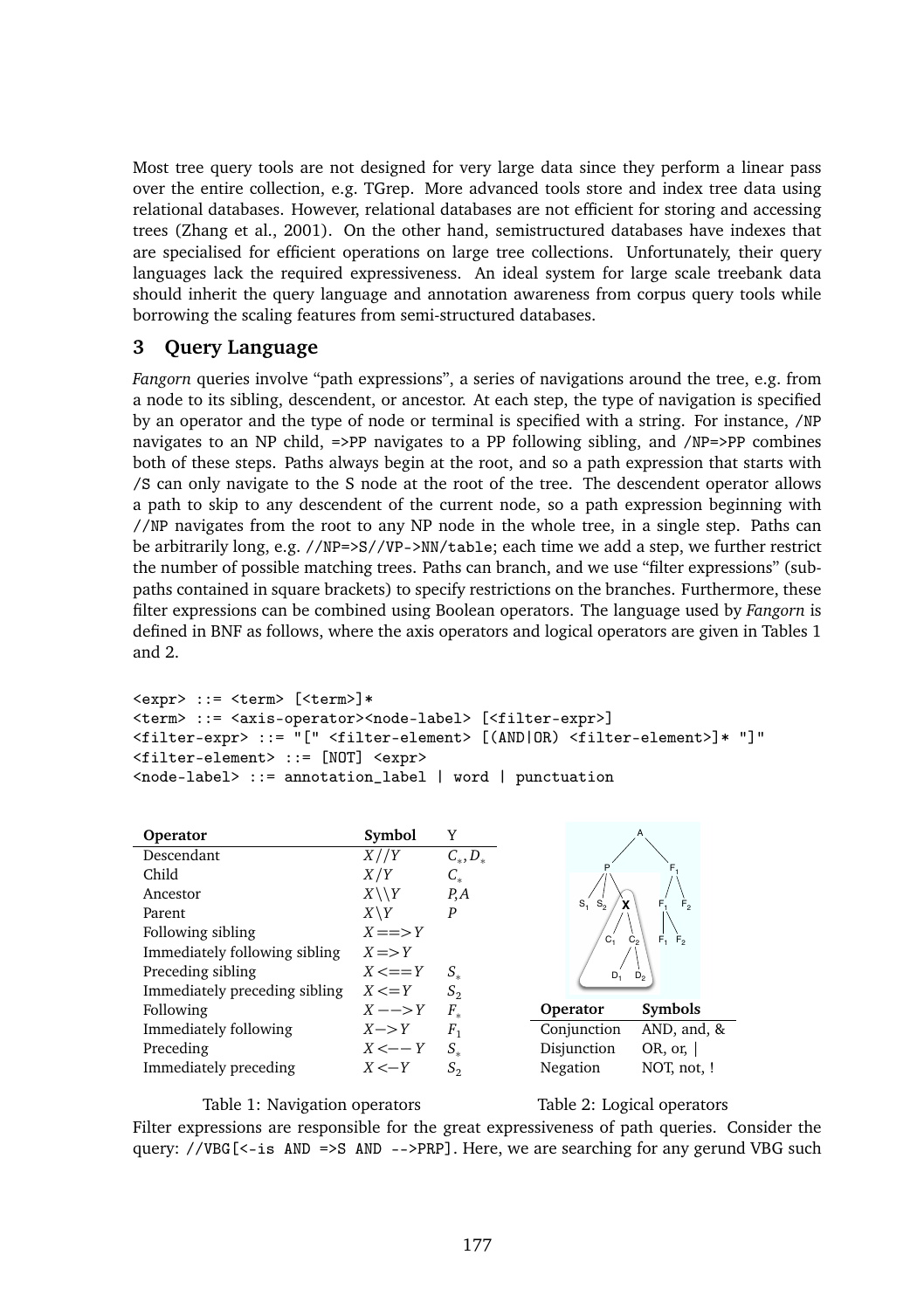

None of France 's wine regions can steal a march on Burgundy, however,

Figure 1: A result sentence from a page listing all results for a path query

that three conditions hold: it is immediately preceded by the word 'is', it has an immediately following sibling S, and it is followed somewhere later in the tree by a personal pronoun PRP.

The square brackets in the above query delimit the filter expression. Note that the contents of the filter expression can be arbitrarily complex. The above query could be extended by adding another step to one of the conjuncts as follows: //VBG[<-is AND =>S AND -->PRP->TO].

The NOT operator may appear before any path expression inside a filter expression. For example, we can negate the earlier requirement concerning S as follows: //VBG[<-is AND NOT =>S AND -->PRP]. Similarly, the query to search for all occurrences of gerunds not preceded by the word 'is' is written as: //VBG[NOT <-is].

Finally, filter expressions can be nested. For example, we can limit the S, requiring that it does not contain a PP, as follows: //VBG[<-is AND =>S[NOT //PP] AND -->PRP].

#### **4 User interface**

*Fangorn* runs in a web browser. The entry point contains a simple search box where the query can be entered, along with a drop-down menu listing available corpora.<sup>1</sup> The page also displays the total number of sentences in the corpus that match the query and the time for executing the search.

Each matched sentence is rendered as an interactive scalable vector graphics (SVG) image. Figure 1 shows one annotated result sentence for the query //NP-SBJ[/NP//NNP AND /PP]==>VP/MD->VB=>NP. The NP-SBJ node has two child nodes NP and PP, whose edges are annotated using solid blue lines and a following sibling VP edge annotated using a double dashed red line. Blue lines are used for vertical operators (ancestor, descendant, parent, or child operators), while red lines are used for horizontal navigations. Double lines signify a sibling relationship, solid lines an immediate relationship, and dashed lines are used for closure operators. The trees are rendered in a minimally expanded form that ensures that the annotated result is always visible and cannot be accidentally collapsed.

<sup>&</sup>lt;sup>1</sup>A demonstration system permits searches over Penn Treebank and the English Wikipedia (see http://nltk.ldc.upenn.edu:9090).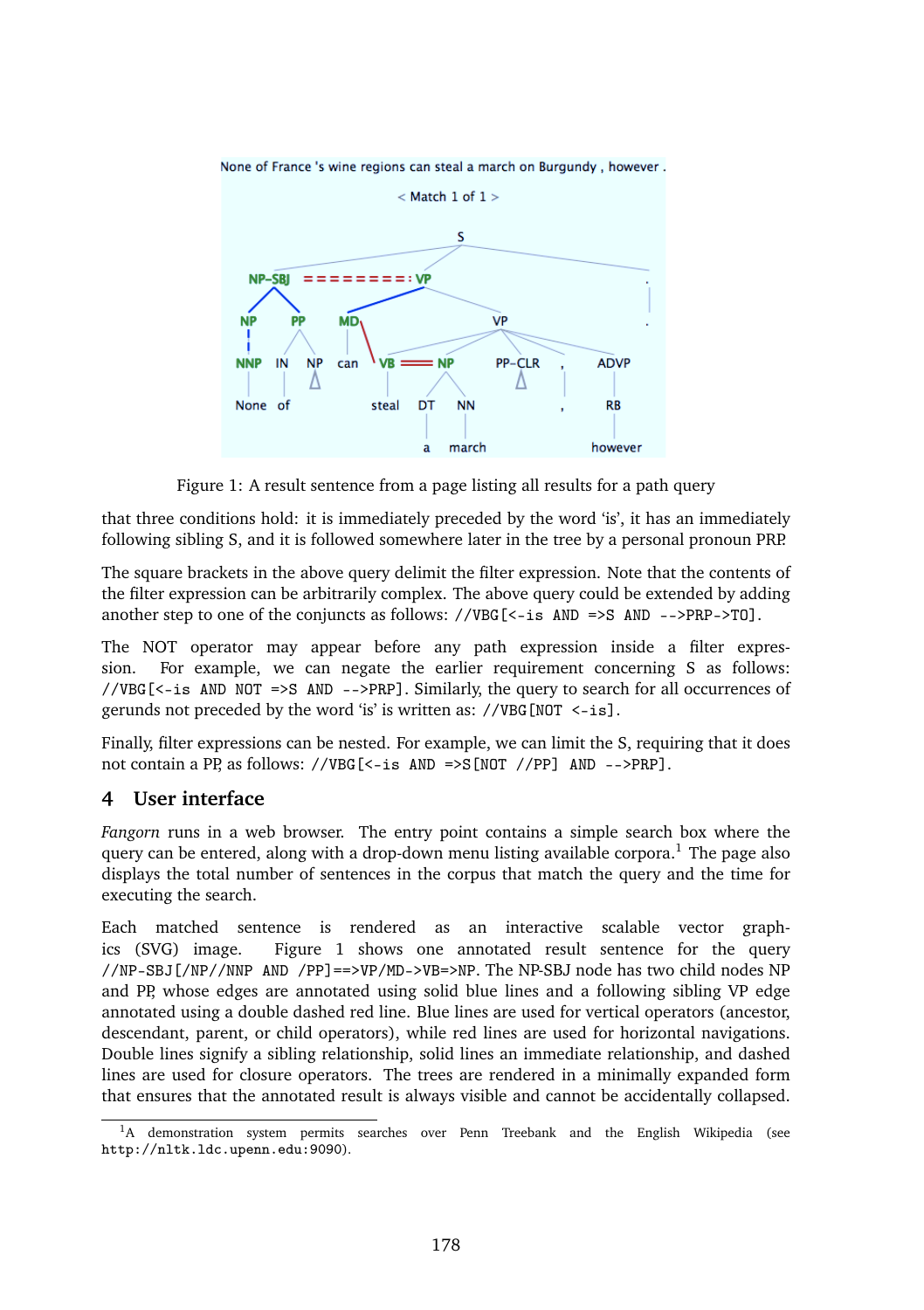The other nodes in the sentence may be expanded or collapsed by clicking on the nodes or the triangle below collapsed nodes. Buttons are provided to expand/collapse all nodes in a tree, and to export each sentence as an SVG image or as text in Penn Treebank format. Displayed above each result tree is the corresponding sentence without annotations. When the mouse is positioned over a tree node, the corresponding span of words in the sentence is highlighted. When a sentence matches a query more than once, only the first match is displayed on screen while other matches can be viewed by clicking on the arrows on either side of the result.

Result trees are annotated with the path expression that was used to find them, so that users can immediately see why the tree was matched. This annotation can itself be edited, in order to modify and resubmit the query. The edit mode can be activated by clicking the "Build query from tree" button at the top right of each matched result in the result display screen. This window does not allow nodes in the tree to be collapsed on a mouse click, however, collapsed nodes can be expanded by clicking on the triangle below such nodes. The following operations can be performed in the edit query screen: (1) extend a query starting at a node, (2) edit label or delete query terms, and (3) change or negate operators joining two query terms.

## **5 Architecture**

*Fangorn* uses a web client-server architecture. An embedded Jetty web server hosts the search engine software. The search engine is built using Apache Lucene, a popular and versatile open source text search engine toolkit. A corpus reader loads text corpora and converts the annotated sentences into a format easily digestible by the search engine. This step is called the analysis step and is explained later in this section. An embedded database is used to store corpora metadata, but this database is not used to answer tree queries. Searches can be performed from a browser once the web server is started.

The client browser receives results as Javascript objects from the server and renders them as SVG images. The SVG format was chosen because it is a compact vector format, and because event handlers can be easily attached to SVG elements to make them interactive. Not all browsers have adequate support for dynamically embedded SVG images, and so we designed the user interface specifically for the Mozilla Firefox browser.

The analysis step converts a treebank tree into tokens for indexing. Each node is assigned a 4-tuple of position numbers (left, right, depth, parent) that uniquely identify its location in the tree following the scheme used by LPath (Bird et al., 2006). This position information is enough to test whether two nodes satisfy an operator condition, avoiding the need to store the trees explicitly. The output of the analysis step is a sequence of tokens – essentially node labels in the treebank together with their position numbers – that are then indexed in the text search engine.

Lucene is configured to use two sets of inverted lists for the index. The first is the frequency index, which is a list of frequency postings lists. Each token's postings list maintains a sequence of document ids that contain the token together with the term-frequency in each document. (Note that each sentence is treated as its own document.) The second is the position index. This index typically stores an integer that identifies the sequential location of a token, and is used in phrase and proximity queries. However, in *Fangorn* the tree analysis step transforms a tree structure into a depth-first ordered sequence of tokens, and the integer position of a tree token is its depth-first position. The position index provides extra storage at each position (byte-array payloads), and we use these to store the tree position information.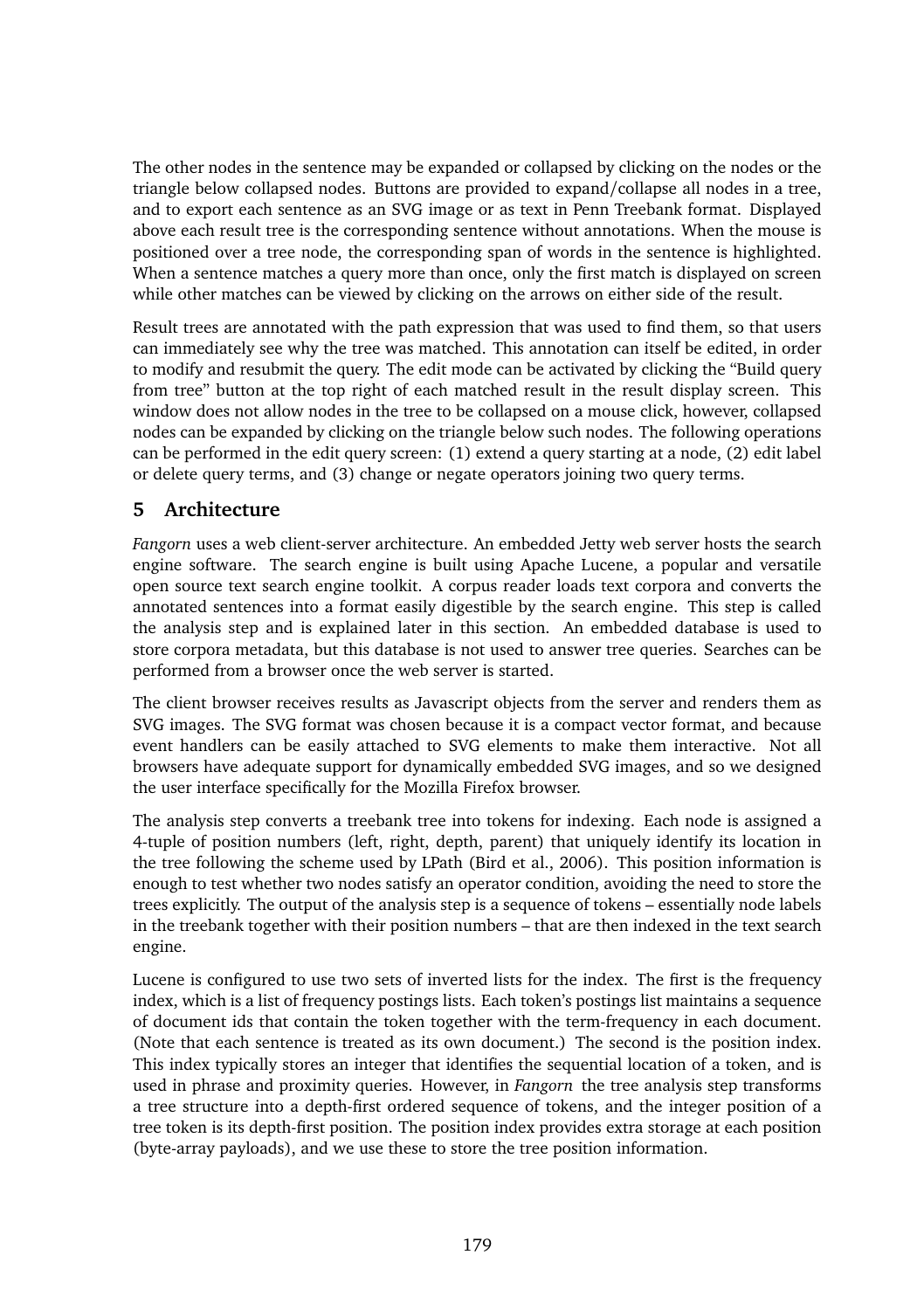Tree queries are processed using the frequency and position indexes. First, the frequency index identifies the sentences that contain the required terms in the query. Then, using the position index, the position lists of the query terms are joined pairwise, based on the structural relation between the two terms in a pair. This method of performing pairwise joins is called a path join. *Fangorn* implements a join algorithm similar to a path join, called the staircase join algorithm (Grust et al., 2003). It uses both the depth-first position and the tree position information to reduce the number of comparisons while executing the join. This join algorithm is faster in part because it does not find all matches in every sentence. Instead, it checks if a sentence has any match at all. When a match is spotted, the sentence id is registered and the search continues with a new sentence. Later, all matches within each sentence are found, but only for the limited number of sentences that are displayed in one page of results.

*Fangorn* can be installed on commodity hardware with at least about 2 GB of RAM. The server software is written in Java and can be installed on POSIX systems with little or no modifications. Microsoft Windows users may require tools that provide a POSIX-like environment to run maintenance scripts. A Java runtime version 5 or higher is required to be installed on the machine. Corpora can be added or removed from the search engine by running shell scripts distributed with the software. Currently, the Penn Treebank format is the only input format supported by the system.

## **6 Conclusion**

Treebanks play a central role in the modelling of natural language grammar. The cyclic process of curating treebanks and retraining parsers on the improved annotations is set to continue for some time, and will continue to generate ever better treebanks. The bottleneck in this process is manual curation, and a major part of curation involves discovery of complex tree patterns that need to be edited in some way.

We have implemented an efficient system for querying very large treebanks, and it is available for download under the terms of the Apache License 2.0 from http://code.google.com/p/fangorn. A demonstration version is available at http://nltk.ldc.upenn.edu:9090. The system is built on top of Lucene, and its scaling performance can be expected to mimic that of text retrieval engines in general. The system has already been used for curating an ERG-style treebank (Bender et al., 2012).

The system inherits some limitations of the underlying query language concerning matching of node labels. For example NP, NP-SBJ, and NP-SBJ-1 are all distinct labels. Yet we would expect a query containing NP to match any of these. Possible solutions are to extend the language to support regular expressions over node labels, or to encode grammatical relations (such as SBJ) as node attributes and refer to them using filter expressions. The system is also limited in the sense that it only works with phrase structure trees. It cannot be applied to dependency trees in its current form, since the descendent and ancestor relations cannot be checked using a single span-inclusion test. In spite of these expressive limitations, *Fangorn* sets a new standard for efficiency and ease of use for tree query systems.